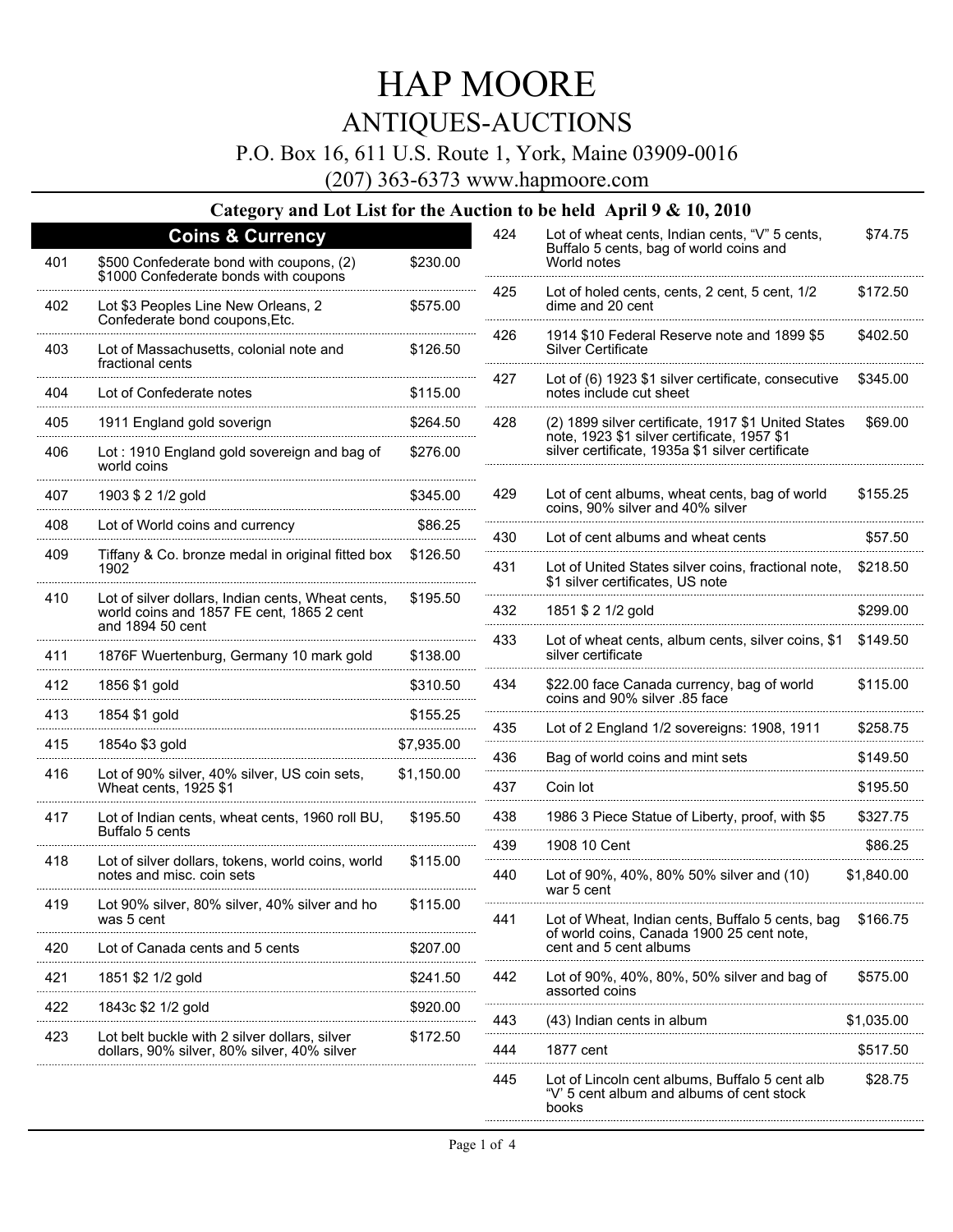### ANTIQUES-AUCTIONS

#### P.O. Box 16, 611 U.S. Route 1, York, Maine 03909-0016

(207) 363-6373 www.hapmoore.com

#### **Category and Lot List for the Auction to be held April 9 & 10, 2010**

| 446 | Lot of mint and proof sets"V" 5 cents, Buffalo 5<br>cents, Indian cents and bag of world coins                                                                          | \$166.75   | 467        | 1984 Olympic 3 piece proof set with \$10 gold                                                                                                                    | \$632.50             |
|-----|-------------------------------------------------------------------------------------------------------------------------------------------------------------------------|------------|------------|------------------------------------------------------------------------------------------------------------------------------------------------------------------|----------------------|
| 447 | Lot of 90% and 80% silver and (23) War 5 cents                                                                                                                          | \$517.50   | 468        | Lot of proof sets, Korea \$1 unc, 1982<br>Washington 50 cent                                                                                                     | \$115.00             |
| 448 | (4781) Wheat cents                                                                                                                                                      | \$92.00    | 469        | Lot of \$1 & \$3 Citizens Bank, New Orleans, LA<br>remainders                                                                                                    | \$40.25              |
| 449 | Lot of (6) Silver dollars and 1853 1/2 dime                                                                                                                             | \$126.50   | 470        | (2) 10 cent: 1916d, 1921                                                                                                                                         | \$460.00             |
| 450 | Lot of (8) silver dollars                                                                                                                                               | \$287.50   |            |                                                                                                                                                                  |                      |
| 451 | Lot of 1989 Proof silver eagle, Mint sets, proof<br>sets, silver proof sets, 50 cents<br>commemoratives                                                                 | \$345.00   | 471<br>472 | Lot of proof sets<br>Lot of Blue Ike, Brown Ike, proof silver eagles<br>mint sets, proof sets, Prestige proof sets,<br>Washington 1982 50 cent, Lindbergh silver | \$218.50<br>\$747.50 |
| 452 | Lot of Wheat cents, 90% silver, War cents,<br>Buffalo 5 cent                                                                                                            | \$86.25    |            | medals, Bicentennial medals, WW2 50 cents<br>young collector set, Bill of RIghts 50 cent                                                                         |                      |
| 453 | Lot of England 1/2 pennies and pennies                                                                                                                                  | \$63.25    | 473        | Lot of proof sets                                                                                                                                                | \$345.00             |
| 454 | (2) Mark Twain famous American 1 ounce                                                                                                                                  | \$2,271.25 | 474        | 90% silver lot                                                                                                                                                   | \$356.50             |
| 455 | gold medals<br>1984 \$10 Olympic proof gold in capsule                                                                                                                  | \$563.50   | 475        | Lot of coins and Westwood Journey 5 cents P &<br>D sets                                                                                                          | \$80.50              |
| 456 | Lot of (20) Canada silver dollars, (20) Canada<br>1982 \$1 proof, (10) France 1986 100 francs<br>in capsules, bag of foreign coins including<br>some silver, mint medal | \$287.50   | 476        | Lot of (3) Albums 50 cents                                                                                                                                       | \$517.50             |
|     |                                                                                                                                                                         |            | 477        | Lot of (19) silver dollars                                                                                                                                       | \$287.50             |
| 457 | Lot of (17) Silver dollars, (5) BU silver dollars,                                                                                                                      | \$431.25   | 478        | 90% silver \$500.00 face                                                                                                                                         | \$5,750.00           |
|     | (2) 5 cents: 1883 nc. & 1883 cent, 1921s 50<br>cents, 90% silver and 40% silver                                                                                         |            | 479        | 90% silver \$500.00 face                                                                                                                                         | \$5,750.00           |
| 458 | Lot of Bronze Lindbergh medal, Medal of the<br>Congress Silver Kohouten comet medal,                                                                                    | \$575.00   | 480        | A View of Gold & Silver Coins of All Nations by<br>J. Ede goldsmith 9-1-1808                                                                                     | \$120.75             |
|     | (30) Famous American medals, (24) History<br>of the USA medals, (24) History of the Navy                                                                                |            | 481        | Lot of (28) bronze medals: History of the US                                                                                                                     | \$5.75               |
| 459 | medals<br>1926 Sesquicentennial \$ 2 1/2 gold                                                                                                                           | \$368.00   | 482        | Lot of Mint sets, proof sets, silver proof sets, (2)<br>Rushmore 50 cents, 1988 Olympic \$1, .999<br>silver bar                                                  | \$201.25             |
|     |                                                                                                                                                                         |            | 483        | Antique Brandt Junior manual change maker                                                                                                                        | \$86.25              |
| 460 | 1936 Rhode Island 50 cent                                                                                                                                               | \$161.00   | .<br>484   | Lot of silver proofs and 25 cent proof sets                                                                                                                      | \$488.75             |
| 461 | Lot of (20) 1976 \$1 silver, (2) 5 cents, 50 cent,<br>1819 cent, 1922 \$1 and 90% silver                                                                                | \$345.00   | 485        | Lot of proof sets                                                                                                                                                | \$287.50             |
| 462 | Lot of Mint sets, variety cent sets, telemarketer<br>10 cent sets, Canada 1985 proof like \$1,                                                                          | \$115.00   | 486        | 1918/17d 5 cent PCGS AG3                                                                                                                                         | \$431.25             |
|     | Canada \$1 proofs, Canada double dollar<br>proof sets                                                                                                                   |            | 487        | Lot of slabs: cent, 10 cent, 50 cent, Morgan \$1<br>and $$1$                                                                                                     | \$92.00              |
| 463 | Lot of (3) rolls 1943 cents                                                                                                                                             | \$57.50    | 488        | SBA \$1 Album 1979 - 99                                                                                                                                          | \$80.50              |
| 464 | 1942s cent roll                                                                                                                                                         | \$57.50    | 489        | Lot of \$1 Albums                                                                                                                                                | \$86.25              |
| 465 | Lot of (3) cent rolls                                                                                                                                                   | \$373.75   | 490        | Album 25 cents: 1932 - 1991 complete                                                                                                                             | \$747.50             |
| 466 | 1995 Olympic \$5 proof                                                                                                                                                  | \$373.75   | 491        | (3) Albums 25 cents 1992 - 09                                                                                                                                    | \$92.00              |
|     |                                                                                                                                                                         |            |            |                                                                                                                                                                  |                      |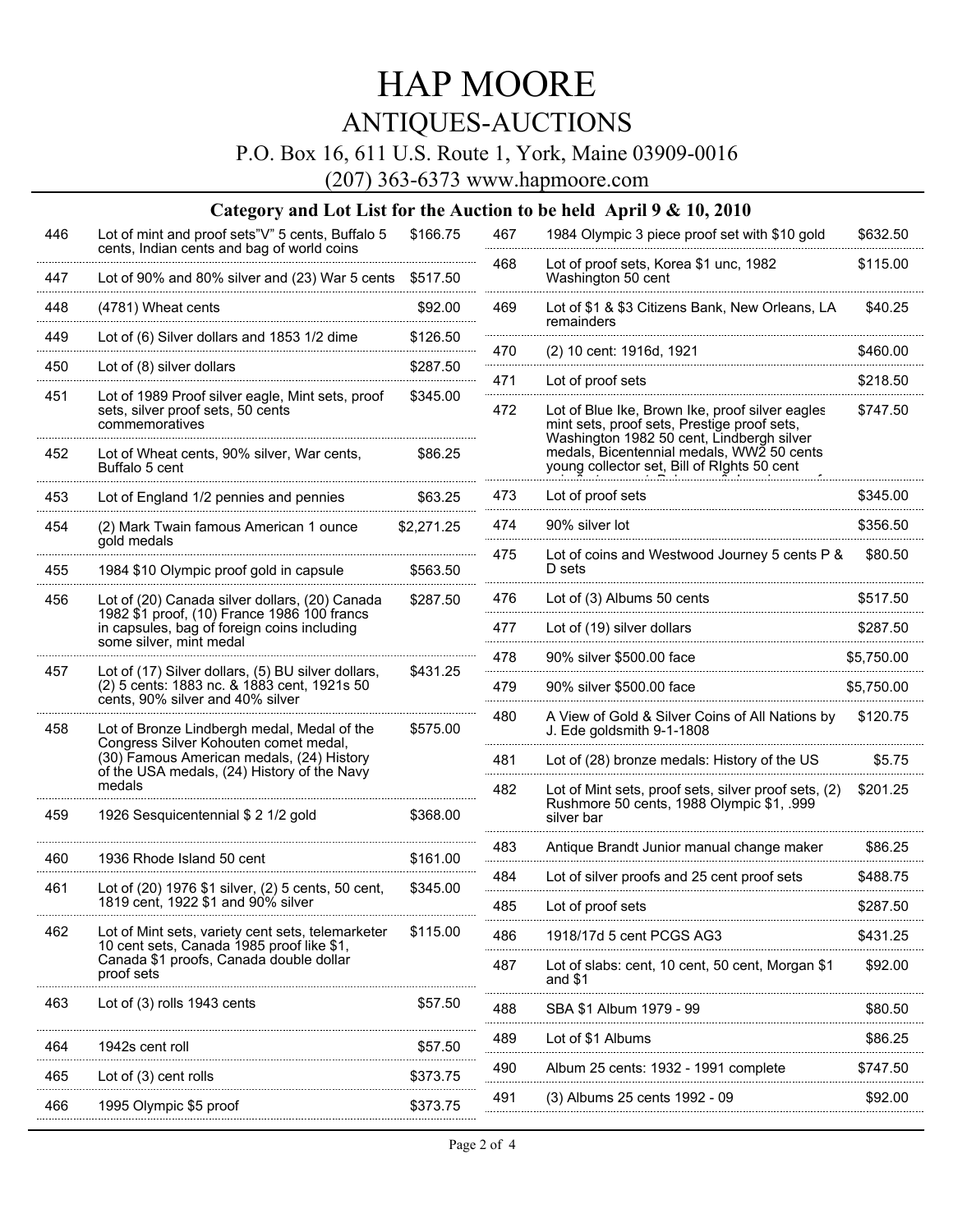### ANTIQUES-AUCTIONS

P.O. Box 16, 611 U.S. Route 1, York, Maine 03909-0016

(207) 363-6373 www.hapmoore.com

#### **Category and Lot List for the Auction to be held April 9 & 10, 2010**

|     | $\cup$ an $\zeta$ ury and<br>мос <u>мі</u> зс                                                                   |            |
|-----|-----------------------------------------------------------------------------------------------------------------|------------|
| 492 | Album BU Silver Eagles 1986 - 2007                                                                              | \$517.50   |
| 493 | Album 50 cents 1964 - 09                                                                                        | \$448.50   |
| 494 | Album Ike \$1 1971 - 78                                                                                         | \$126.50   |
| 495 | Album 5 cents 1938 - 09 includes proofs                                                                         | \$80.50    |
| 496 | Album Buffalo 5 cents complete 1913 - 38                                                                        | \$172.50   |
| 497 | 1937d 5 cents 3 legged                                                                                          | \$402.50   |
| 498 | Album 10 cents 1946 - 09 includes proofs                                                                        | \$86.25    |
| 499 | Lot of cent albums                                                                                              | \$46.00    |
| 500 | Lot (2) Albums silver state 25 cents 1999 - 08,<br>NGC Proof 69 Ultra Cameo                                     | \$57.50    |
| 501 | Album Silver Eagles 1986 - 2009 NGC 69, extra<br>2008 & 2009                                                    | \$862.50   |
| 502 | Lot Album \$1 2007 - 2009 NGC 65 Presidents,<br>Album \$1 2007 - 2009 NGC proofs                                | \$86.25    |
| 504 | Lot of \$1 Albums with $(24)$ P & D & proofs in<br>album                                                        | \$69.00    |
| 505 | 1983 - 1912s 5 cent album complete                                                                              | \$2,300.00 |
| 506 | 1866 - 1883 5 cent album                                                                                        | \$862.50   |
| 507 | Lot of coins, Commemoratives                                                                                    | \$632.50   |
| 508 | Lot of 50 cents                                                                                                 | \$391.00   |
| 509 | Lot of silver dollars                                                                                           | \$414.00   |
| 510 | Lot of silver dollars                                                                                           | \$149.50   |
| 511 | Lot of mint sets                                                                                                | \$103.50   |
| 512 | Lot of silver eagles, Prestige silver proofs, proof<br>sets, assorted world coins                               | \$437.00   |
| 513 | Lot of proof sets                                                                                               | \$201.25   |
| 514 | Ile set complete 1971 - 78 slabbed NGC64 to<br>69 plus extras (44) pieces                                       | \$161.00   |
| 515 | Lot of SBA \$1 complete 1979 - 99, no 81t2,<br>NGC 63 to 69 plus (39) extra pieces                              | \$57.50    |
| 516 | (2) Sacajaweya \$1 sets complete including<br>proofs 200 - 2009 NGC 65 to 69, 11 extra<br>slabs, 7 loose extras | \$86.25    |
|     |                                                                                                                 |            |

| 517 | Lot of Presidential \$1, NGC 65 & NGC 69 ultra<br>cameo, SMS 2007 - 2009, Presidential set<br>2007 - 2009, 1st day issue NGC BU (10)<br>extra 69 ultra cameo slabs | \$69.00    |
|-----|--------------------------------------------------------------------------------------------------------------------------------------------------------------------|------------|
| 518 | 1964 - 2009 50 cents complete NGC 63 to 69<br>ultra cameo, includes proofs, couple coins<br>not BU                                                                 | \$161.00   |
| 519 | Lot of 50 cent slabs, 5 cent slabs, 25 cent slabs<br>and fantasy slabs                                                                                             | \$109.25   |
| 520 | Lot of 90% silver, 40% silver, 1890 10 cent, love<br>tokens, 1 oz .999 silver, mint set and world<br>coins and currency                                            | \$149.50   |
| 521 | 1914 \$10 Federal Reserve note fantasy                                                                                                                             | \$34.50    |
| 522 | (4) 1899 \$1 Silver certificates                                                                                                                                   | \$184.00   |
| 523 | (2) 1914 \$5 Federal Reserve notes                                                                                                                                 | \$92.00    |
| 524 | 1918 \$2 Federal Reserve Bank note                                                                                                                                 | \$57.50    |
| 525 | Lot of Bank coins and currency                                                                                                                                     | \$1,092.50 |
| 526 | 1862 \$1 United States note payable in<br>Washington                                                                                                               | \$80.50    |
| 527 | Lot of fractional notes and 1935a \$1 silver<br>certificate, Hawaii overprint                                                                                      | \$92.00    |
| 528 | (50) Great Sailing ships of America silver<br>ingots, with display case, sterling silver 1500<br>grains each                                                       | \$2,070.00 |
| 537 | (17) assorted Papal medal, (6) are .986 silver                                                                                                                     | \$126.50   |
| 541 | Lot of mint sets, proof sets, commemoratives                                                                                                                       | \$92.00    |
| 614 | 24 Sterling Franklin Mint medals Kings &<br>Queens of England                                                                                                      | \$805.00   |
| 615 | 50 Sterling Franklin Mint World's Greatest<br>Ships ingots                                                                                                         | \$1,495.00 |
| 616 | 200 Bronze Franklin MInt medals History of the<br>USA                                                                                                              | \$34.50    |
| 617 | Bermuda 1975 \$100 gold, USA 1976<br>bicentennial medal                                                                                                            | \$632.50   |
| 618 | ISilver medal lot                                                                                                                                                  | \$747.50   |
| 619 | 70 Bicentennial ingots                                                                                                                                             | \$1,840.00 |
| 620 | Custom coin display case with US 20th century<br>type set enclosed                                                                                                 | \$97.75    |
| 621 | Lot .999 silver medals/ingots; .926 silver<br>medals/ingots, assorted world coins                                                                                  | \$575.00   |